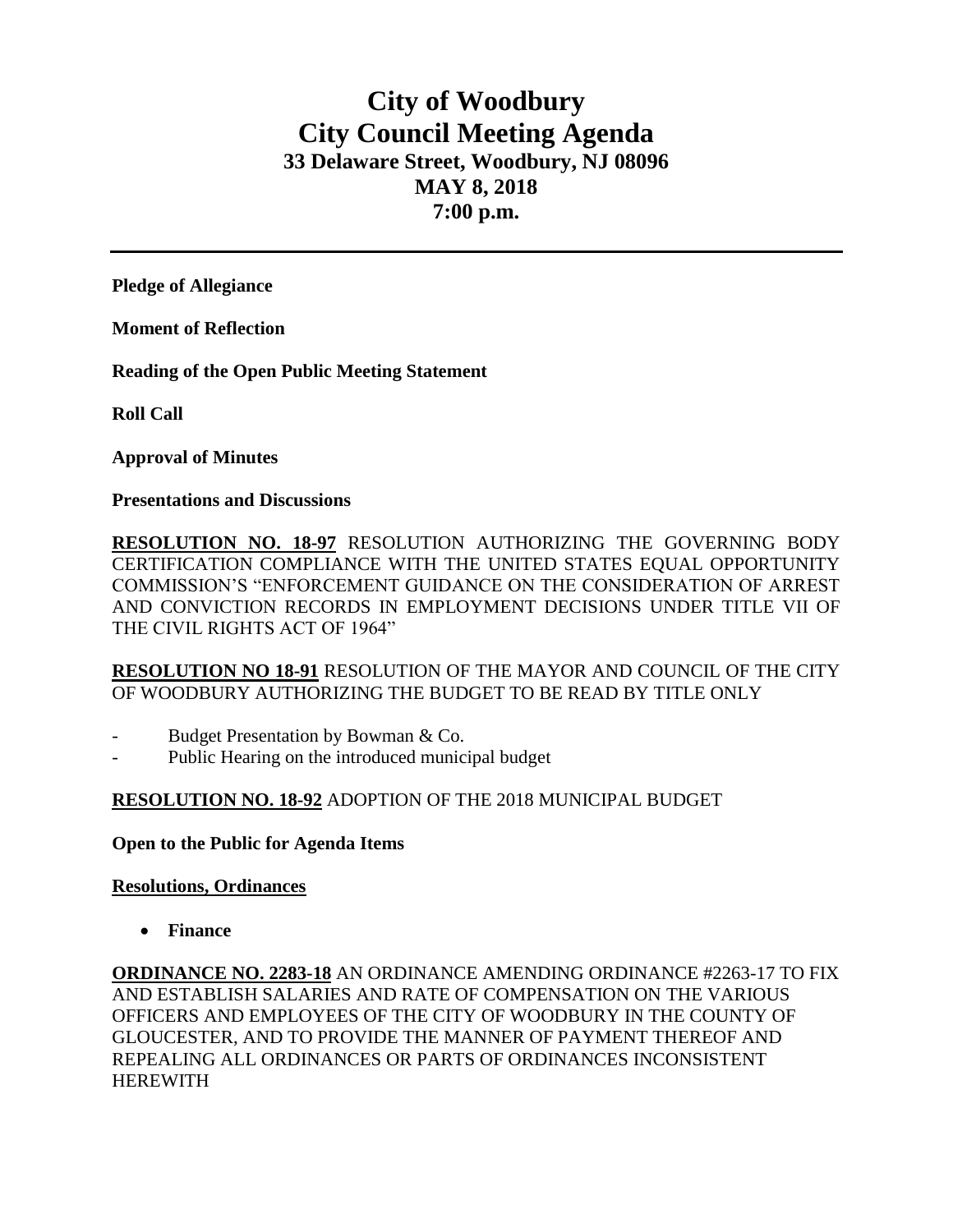**ORDINANCE NO. 2284-17** ORDINANCE AMENDING CHAPTER 84 "FEES" OF THE CODE OF THE CITY OF WOODBURY

**RESOLUTION NO. 18-89** RESOLUTION OF THE MAYOR AND COUNCIL OF THE CITY OF WOODBURY TO REIMBURSE TAX OVERPAYMENT BLOCK 152.01 LOT 26 MILES 437 E BARBER AVE

**RESOLUTION NO. 18-90** RESOLUTION AUTHORIZING CANCELATION OF BALANCES UNDER TEN DOLLARS(\$10.00) ON 2010 INACTIVE WATER/SEWER ACCOUNT IN THE CITY OF WOODBURY

**RESOLUTION NO. 18-94** RESOLUTION OF THE MAYOR AND COUNCIL OF THE CITY OF WOODBURY AMENDING RESOLUTION NO. 18-07 DESIGNATING DEPOSITORIES OF FUNDS

**RESOLUTION NO. 18-95** RESOLUTION OF THE MAYOR AND COUNCIL OF THE CITY OF WOODBURY AMENDING RESOLUTION NO. 17-117, APPOINTING CONTACT PERSON FOR THE EMPLOYMENT PRACTICES LIABILITY HELPLINE GLOUCESTER, SALEM, CUMBERLAND COUNTIES MUNICIPAL JOINT INSURANCE FUND

**RESOLUTION NO. 18-96** RESOLUTION OF THE MAYOR AND COUNCIL OF THE CITY OF WOODBURY APPOINTING AN ALTERNATE FUND COMMISSIONER FOR THE MUNICIPAL JOINT INSURANCE FUND

**RESOLUTION NO. 18-98** RESOLUTION OF THE MAYOR AND COUNCIL OF THE CITY OF WOODBURYAMENDING RESOLUTION NO. 18-11 APPOINTING SIGNATORIES FOR BANKING INSTITUTIONS

Motion for Approval to Pay the Listed Vouchers

**Community Development**

**RESOLUTION NO. 18-93** RESOLUTION OF THE MAYOR AND COUNCIL OF THE CITY OF WOODBURY AUTHORIZING A PERMIT FOR FIREWORKS DISPLAY AND AUTHORIZING THE MAYOR TO EXECUTE A CONTRACT FOR THE FOURTH OF JULY PUBLIC FIREWORKS DISPLAY

## **Reports:**

- **Committee Reports**
- **Report of the Mayor**
- **Report of the City Clerk**
- **Department Announcements**